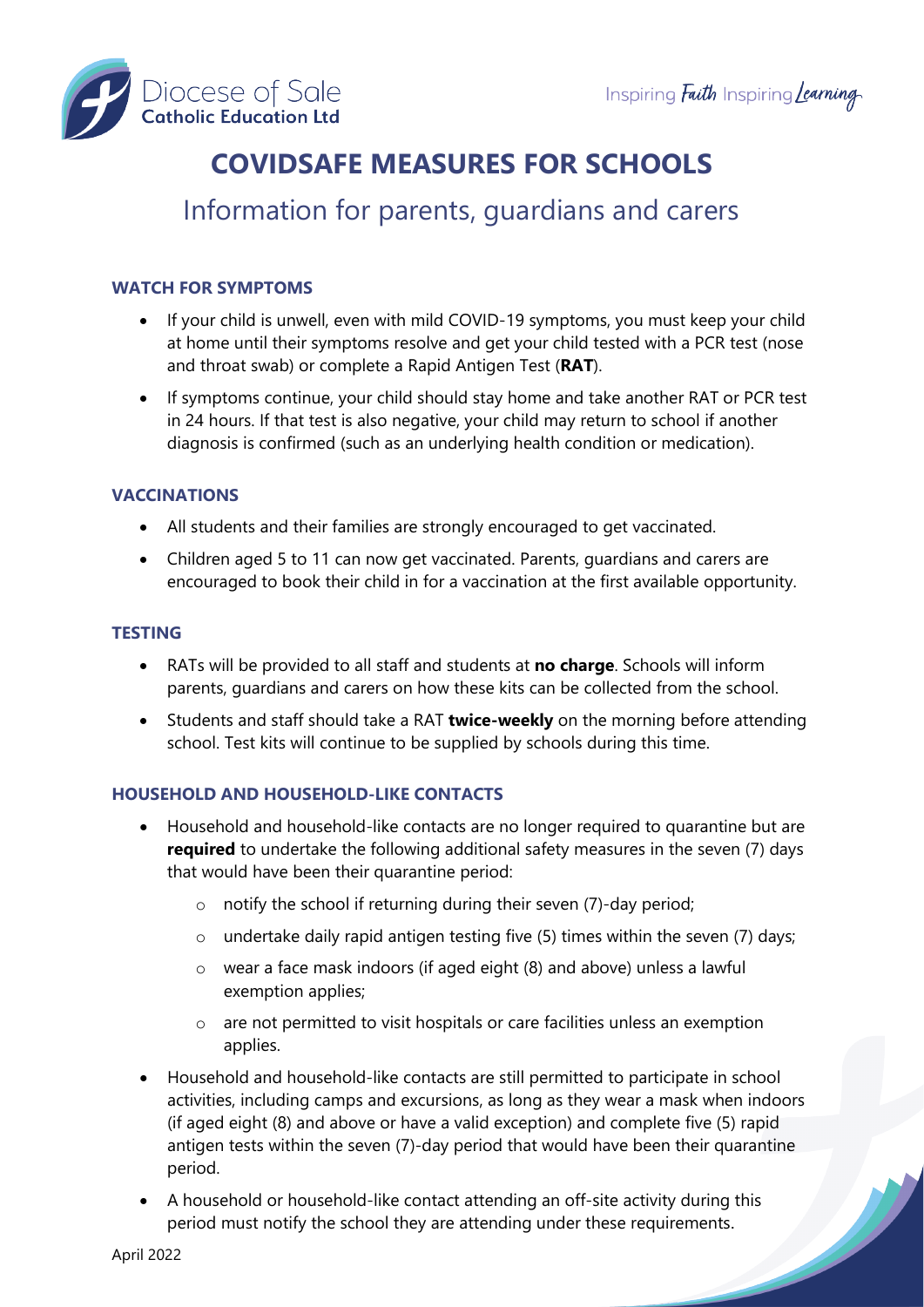- If a student, parent, guardian or carer **cannot comply** with the **additional safety measures** at any time, they must:
	- o quarantine immediately for the remainder of their seven (7)-day household contact period
	- o get tested on Day one (1) (or as soon as possible) and on Day six (6) of their household contact period
	- o not attend school until a negative Day six (6) test result is received.

#### **COVID-19 POSITIVE CASES**

- If your child has no symptoms and there is a positive COVID-19 case in their household, class, year level or other grouping, your child can continue to attend school in line with Victorian Department of Health advice.
- Staff and students who receive a positive RAT result must register it on the COVID-19 Positive Rapid Antigen Test Self-Reporting Form available on the Coronavirus Victoria website <https://www.coronavirus.vic.gov.au/report> as soon as possible.
- Staff and students who receive a positive RAT or PCR test result must tell their school as soon as possible, and follow Victorian Department of Health advice.
- Students who test positive to COVID-19 must isolate for seven (7) days and not attend school during that period.
- Students who have recovered from COVID-19, are not required to get tested or isolate if they are re-exposed to a positive COVID-19 case within 12 weeks of ending their isolation period.
- If more than 12 weeks have passed since their isolation period concluded, students must follow the relevant testing and isolation advice depending on the type of contact they are.
- Schools will regularly communicate to parents, guardians and carers about the presence and impact of COVID-19 in their school community. Parents, guardians and carers should expect to be provided with details of any impacted grade, year level or other grouping.

# **VENTILATION**

- The Victorian Government has provided air purifiers for all schools.
- Fresh air is the most effective form of ventilation to minimise the risk of transmission.

- Schools are required to increase fresh air flow into indoor spaces (including shared spaces, staff areas and thoroughfares) whenever possible.
- Using outdoor spaces will continue to be encouraged, where practicable.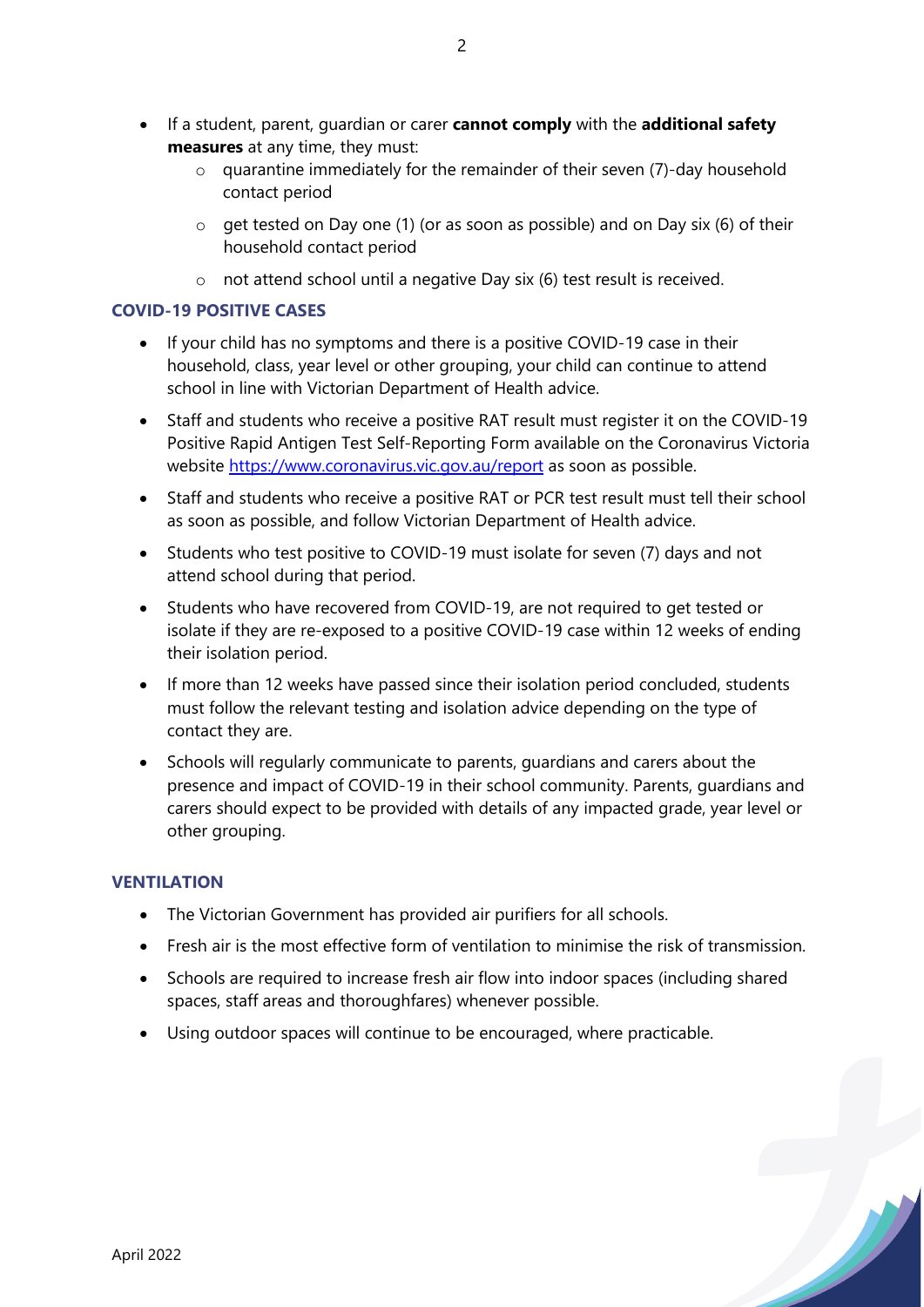#### **FACE MASKS**

- Staff and students are no longer required to wear a face mask indoors or outdoors at school.
- Everyone aged eight (8) years or over must wear a face mask when travelling to and from school, on public transport, taxis or ride share vehicles, unless a lawful exemption applies. This includes when travelling to and from activities, school camps and excursions on school buses or via public transport.
- Visitors to primary schools are no longer required to wear a face mask indoors or outdoors at school.
- Any students or staff members who wish to wear a face mask may do so, including those who are medically at-risk.

# **ACTIVITIES**

- COVID-19 will continue to be considered in all activity risk assessments. Guidance will be provided to schools on applying appropriate safeguards across a range of activities, including school camps and excursions.
- Parents, guardians and carers will be made aware of the risk of exposure and will need to provide their permission for their child's participation in extra-curricular, out of school hours or off-site activities.

#### **STUDENT COHORTING**

- Schools may consider using cohort arrangements, staggered drop-off and pick-ups, break times, playground and canteen access if required.
- Depending on the school, cohort size and timetables, cohorts may be based on classes, years or stages.

#### **VISITORS**

- Visitors on school sites should be kept to a minimum to support essential school activities or student needs.
- Visitors will be required to comply with COVIDSafe measures, including physical distancing requirements and practise respiratory etiquette and good hand hygiene.
- The use of Service Victoria QR codes for electronic record-keeping is no longer required in school settings.
- Parents, guardians, carers and other adult visitors are no longer required to show evidence of two doses of a COVID-19 vaccine if not performing work or volunteering at the school.